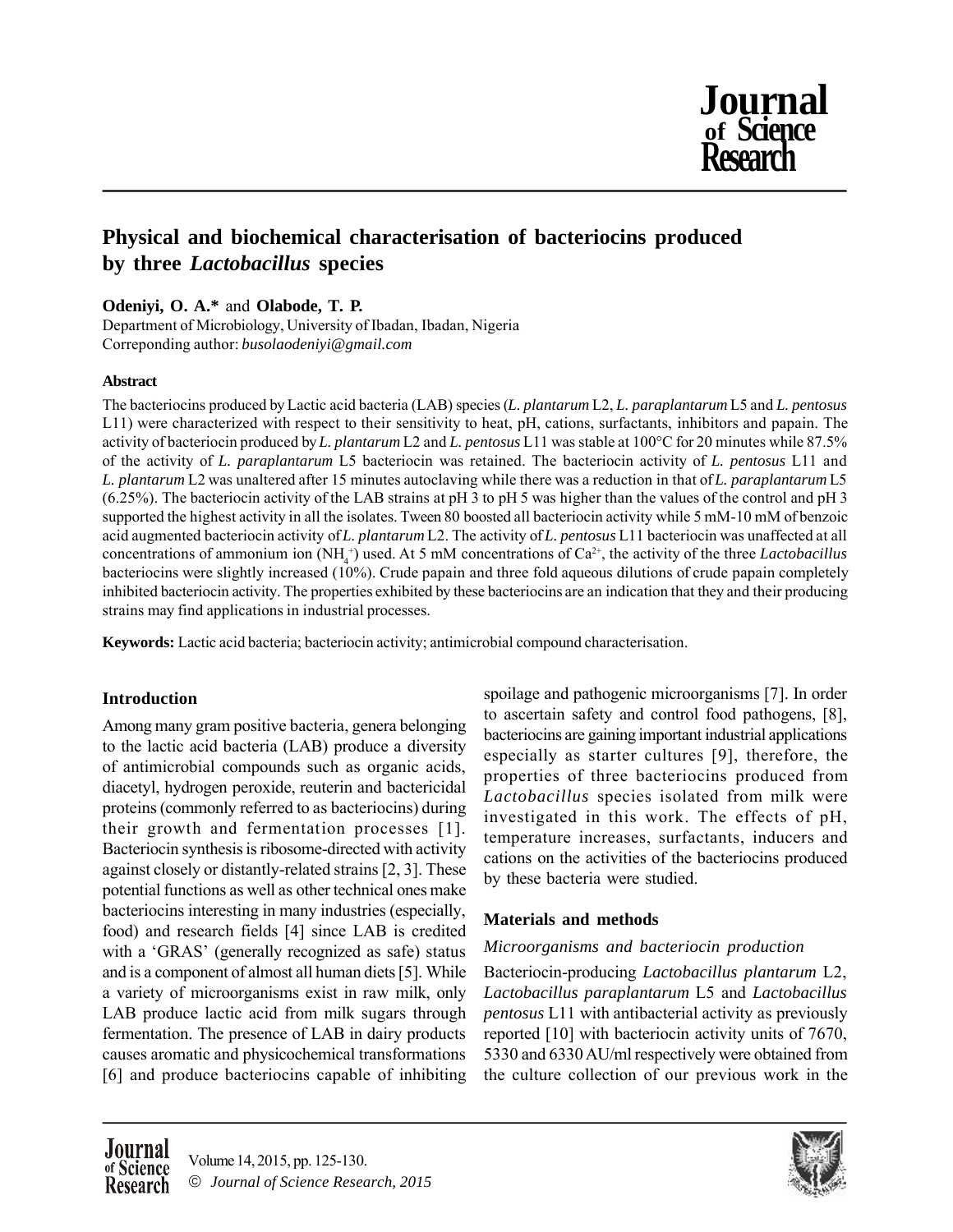Department of Microbiology and used. Bacteriocin was produced as cell-free supernatant broths from 3 day old LAB cultures cultivated in modified MRS broth at 25°C, treated with 5mg/ml catalase and adjusted to pH 7.0 [10].

#### *Bacteriocin characterization*

The bacteriocins were characterised with respect to their sensitivity to pH, heat, cations, surfactants, inhibitors and enzyme denaturation. In each case, 30 µl of bacteriocin was put in 5 mm agar wells bored in MRS agar plates seeded with the indicator *L. brevis* strain. Triplicate experiments were set up, bacteriocin activity was scored as a percentage of the average of recorded zones of inhibition of test bacteriocin divided by that of control (the activity of the untreated bacteriocin).

Effect of pH on bacteriocin activity: The sensitivity of the bacteriocin samples to various pH values (pH 3 to 9) was carried out by a modification of the method of Guatam and Sharma [11]. Equal volumes of the bacteriocin samples and 10 mM phosphate buffer (adjusted with 0.01 M NaOH where necessary) were incubated for 1 hour and then assayed for bacteriocin activity.

Effect of temperature on bacteriocin activity: Bacteriocin samples were incubated at  $100^{\circ}$ C over 5, 10, 15 and 20 minutes and at 121ºC for 15 minutes respectively. The residual bacteriocin activity was used to determine bacteriocin responses to temperature treatments [12].

Effect of surfactants on bacteriocin activity: Equal volumes of the bacteriocin were mixed with 0.5%, 1.0%, 1.5% and 2.0% concentrations of Tween 80, Triton X-100 and sodium dodecyl sulfate (SDS) using a modification of the method of Ogunbanwo *et al* [13] for 1hour and after which assaying for bacteriocin activity was carried out.

Effect of inducers/inhibitors on bacteriocin activity: The responses of bacteriocins to 5 mM, 10 mM, 15 mM and 20 mM concentrations of urea, ethylene diaminetetraacetic acid (EDTA) and benzoic acid was investigated by incubating a mixture of equal volumes of the compounds and bacteriocin samples together for 1 hr and then assayed for bacteriocin activity [14]. Effect of cationson bacteriocin activity: Varying molarities (5 mM-20 mM) of chloride salts of  $Ca^{2+}$ ,  $Mg^{2+}$ , Na<sup>+</sup> and NH<sub>4</sub><sup>+</sup> were incubated with equal volumes of the bacteriocin samples for one hour after which the bacteriocin activity was determined [15].

Proteolytic activity of papain on bacteriocin activity: The sensitivity of the bacteriocin samples to enzyme using crude papain was done by the modification of the method of Kormin *et al* [16]. A mature but unripe pawpaw was given a 5-10 mm deep incision to allow for release of sap. Equal volume of this sap was used in its concentrated  $(10^{\circ})$  and aqueous diluted forms  $(10<sup>-1</sup>$  to  $10<sup>-3</sup>$ ), mixed with bacteriocin samples and incubated for 1 hour. The residual bacteriocin activity was then determined.

Bacteriocin activity: This was scored as percentage inhibition of indicator organism (*Lactobacillus brevis*) from a 5 mmagar-well diffusion assay in which the bacteriocin was used against the seeded susceptible LAB strain to determine bacteriocin activity [16]. The activity was determined by calculating the percentage ratio of the diameter of the inhibition zone of each test against that of the control [10].

#### *Statistical analysis*

All values used were the average of triplicate readings of each experiment.

#### **Results and discussion**

The bacteriocin produced by the three LAB species (*Lactobacillus plantarum* L2, *L. paraplantarum* L5 and *L. pentosus* L11), was active at all pH ranges (3- 8), but highest between pH 3-5 (Figure 1a). The lower the pH, the higher the percentage zone of inhibition recorded. The highest activity (177%) was recorded from *L. paraplantarum* L5 bacteriocin at pH 3 and followed closely at the same pH by activity of *L. plantarum* L2 bacteriocin which recorded an activity increase equivalent to 71.43% above the control value. At pH 8, 15%, 16% and 25% reduction respectively, was recorded in *L. plantarum* L2, *L. paraplantarum* L5 and *L. pentosus* L11. Ogunbanwo *et al* [13], Gautam and Sharma [11] and Aslam *et al* [14], reported an acidic range (between pH 2 and 6) for maximum bacteriocin activity. Lee *et al* [17] also reported a plantaricin C7 stable between pH 2 and 8. Joshi *et al* [12] reported a bacteriocin by *Lactobacillus* isolate CA44 with >61% activity over a wide pH range of 3-8 against a *Staphylococcus aureus* strain. Another bacteriocin, produced by *Lactococcuslactis* D53, recorded its highest activity at a pH range between 3-5 [8].

At 100°C the bacteriocin activity of *L. plantarum* L2 and *L. pentosus* L11 was higher than the control between 5 to 15 minutes (7%-25% increase) and at 20 minutes the activity was the same value as the control (Figure 1b). After autoclaving at 121°C for 15 minutes the bacteriocin activity of *L. plantarum* L2 remained unchanged (100%) while the bacteriocin activity of *L. paraplantarum* L5 was reduced by 6.25%. The activity of the bacteriocin from *L. pentosus* L11 was however increased by 23.08%. Sarika *et al* [18] reported that the bacteriocin GP1 produced by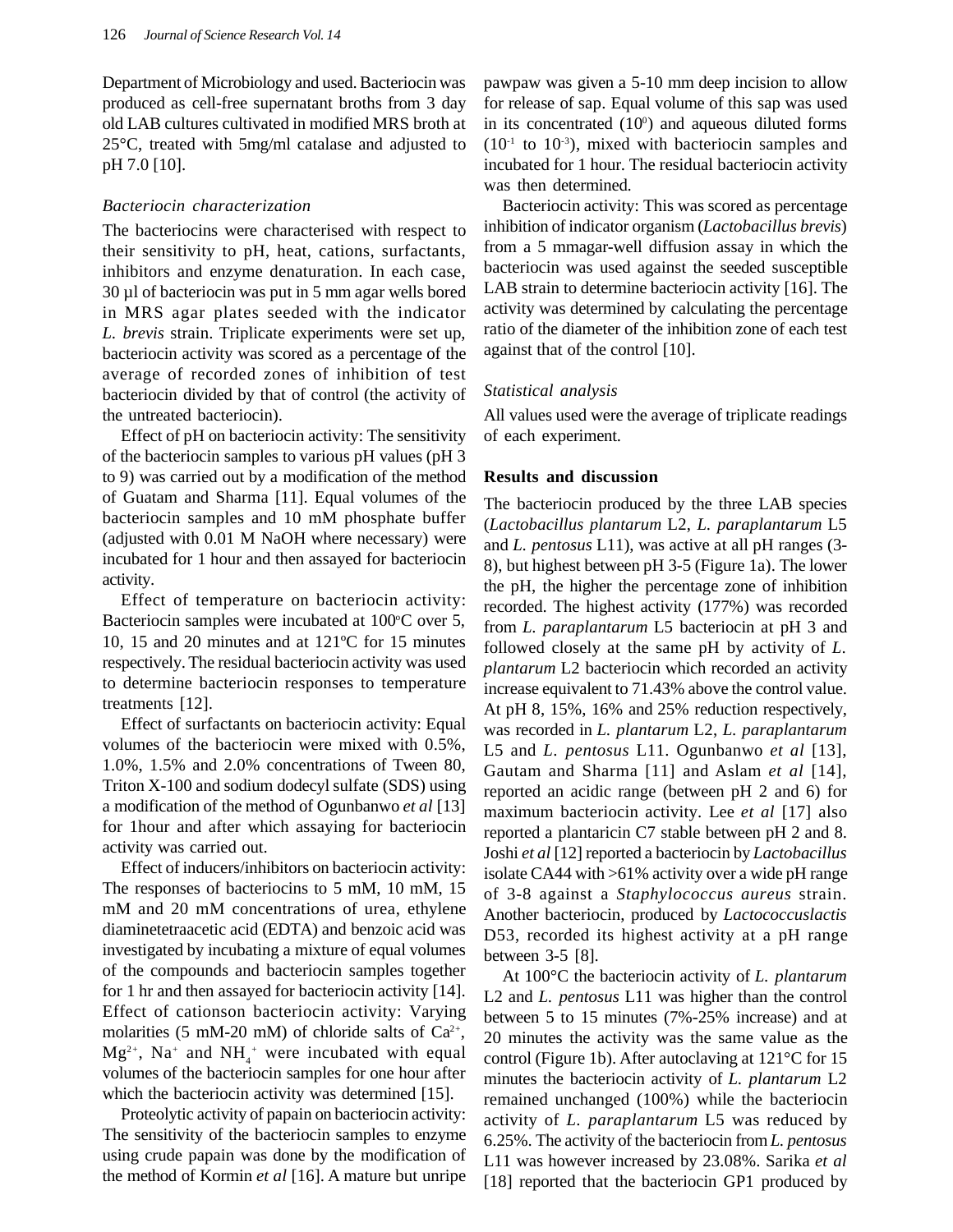*Lactobacillus rhamnosus* had a remarkable stability after heat treatment at 121°C for 20 minutes. Sifour *et al* [19] also reported that the activity of bacteriocin produced by *L. plantarum* F12 remained constant after heating at 100°C for 30 minutes followed by subsequent decline after 60 minutes. In contrast, Todorov *et al* [20], reported that lacticin NK24 produced by *Lactococcus lactis* NK24, lost 87.5% of its activity after 30 min at 100°C and was completely inactivated after 15min at 121°C. Guatam and Sharma [11] also reported that bacteriocin activity was retained after heat treatment at 100°C for 20 minutes and 121°C for 10 minutes. Joshi *et al* [12] however, reported a bacteriocin which possessed only 28% of activity after 20 minutes at 100°C and completely lost its activity after incubation for 15 minutes at 121°C.



Figure 1a. Effect of pH on bacteriocin activity produced by *L. plantarum* L2, *L. paraplantarum* L5 and *L. pentosus*L11.



Figure 1b. Effect of temperature increase with time (100°C at 5-20 minutes and autoclaving) on bacteriocin activity of the LAB isolates.

Bacteriocin activity at different concentrations of benzoic acid, EDTA and Urea (Figure 2a, 2b, 2c) ranged from 86% to 120%; 87% to 107% and 83% to 114% respectively. Lower concentrations of Benzoic acid at 5 mM and 10 mM enhanced the bacteriocin activity of *L. plantarum* L2 (20% and 6.7%, respectively). Bacteriocin activity of *L. paraplantarum* L5 was however increased with 15 mM and 20 mM

benzoic acid (7% and 14% respectively). 5 mM concentration of EDTA reduced bacteriocin activity but higher concentrations increased the activity of the bacteriocin of *L. plantarum* L2. The addition of EDTA reduced the activity of bacteriocin of *L. paraplantarum* L5 and *L. pentosus* L11 at all concentration used. All concentrations of urea reduced bacteriocin activity of *L. plantarum* L2 while it had no effect on bacteriocin activity of *L. paraplantarum* L5 at all concentrations. The activity of the bacteriocin of *L. pentosus* L11 was increased with 5 and 10 mM urea additions but was reduced gradually as the concentration of urea was increased (15 and 20 mM). Kaktcham *et al* [15] observed that while EDTA enhanced the activity of *L. rhamnosus* 1K bacteriocin, additions of urea had no effect on its bacteriocin activity. Ali and Musleh, [21] reported a plantaricin whose activity was not affected by treatments with urea and EDTA.



**Figure 2a.** Effect of increasing concentrations of benzoic acid on bacteriocin activity.



**Figure 2b.** Effect of increasing concentrations of EDTA on bacteriocin activity.



**Figure 2c.** Effect of increasing concentrations of Urea on bacteriocin activity.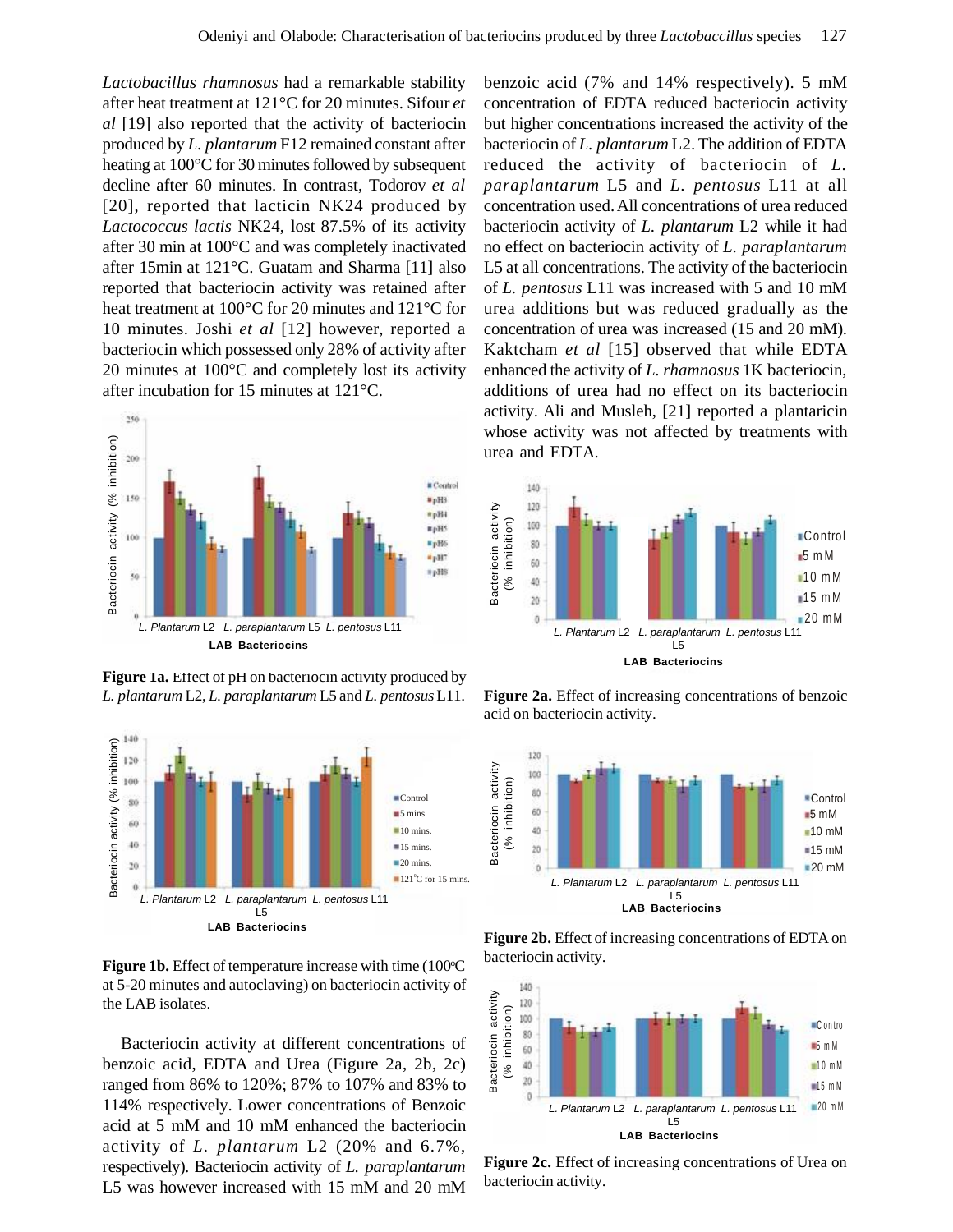In Figure 3a, additions of Triton X-100 to LAB bacteriocins slightly reduced activity of *L. pentosus* L11 at all concentrations resulting in a least activity of 86% at 1.5% Triton-X additions. Triton X-100 however, had no effect on the activity of the bacteriocin produced by *L. paraplantarum* L5 at all concentrations used. Increasing concentration of Tween 80 boosted the activity of all the bacteriocins (Figure 3b), showing the least effect on the activity of the bacteriocin from *L. pentosus* L11. In Figure 3c, SDS totally destroyed the activity of bacteriocin from *L. pentosus* L11. The highest activity (15% increase) after SDS additions were recorded at 5 mM and 15 mM in *L. paraplantarum* L5 and *L. plantarum* L2, respectively. These findings were similar to that of Ali and Musleh [21].



**Figure 3a.** Effect of increasing concentrations of Triton X-100 on bacteriocin activity.



**Figure 3b.** Effect of increasing concentrations of Tween 80 on bacteriocin activity.



**Figure 3c.** Effect of increasing concentrations of SDS on bacteriocin activity.

Additions of lower concentrations of Na<sup>+</sup> slightly reduced the activity of *L. plantarum* L2 bacteriocin but at 20 mM it resulted in a 5% increase (Figure 4a). At  $5-15$  mM additions of Na<sup>+</sup>, the activity of *L. pentosus* L11 bacteriocin was unaffected, however, it reduced at 20 mM (90%). Katcham *et al* [15] reported a *L. rhamnosus* 1K bacteriocin which was not sensitive to Na<sup>+</sup> . 10 mM and 15 mM additions of  $NH<sub>4</sub><sup>+</sup>$  resulted in a 5% and 11% increase in the activities of *L. paraplantarum* L5 and *L. plantarum* L2 respectively (Figure 4b). While 20 mM  $NH_4^+$ additions resulted in an overall activity of 94% in *L. plantarum* L2 bacteriocin, all other additions of  $NH<sub>4</sub><sup>+</sup>$  did not alter bacteriocin activities.



**Figure 4a.** Effect of increasing concentrations of Naz on bacteriocin activity.







**Figure 4c.** Effect of increasing concentrations of Ca<sup>2</sup>z on bacteriocin activity.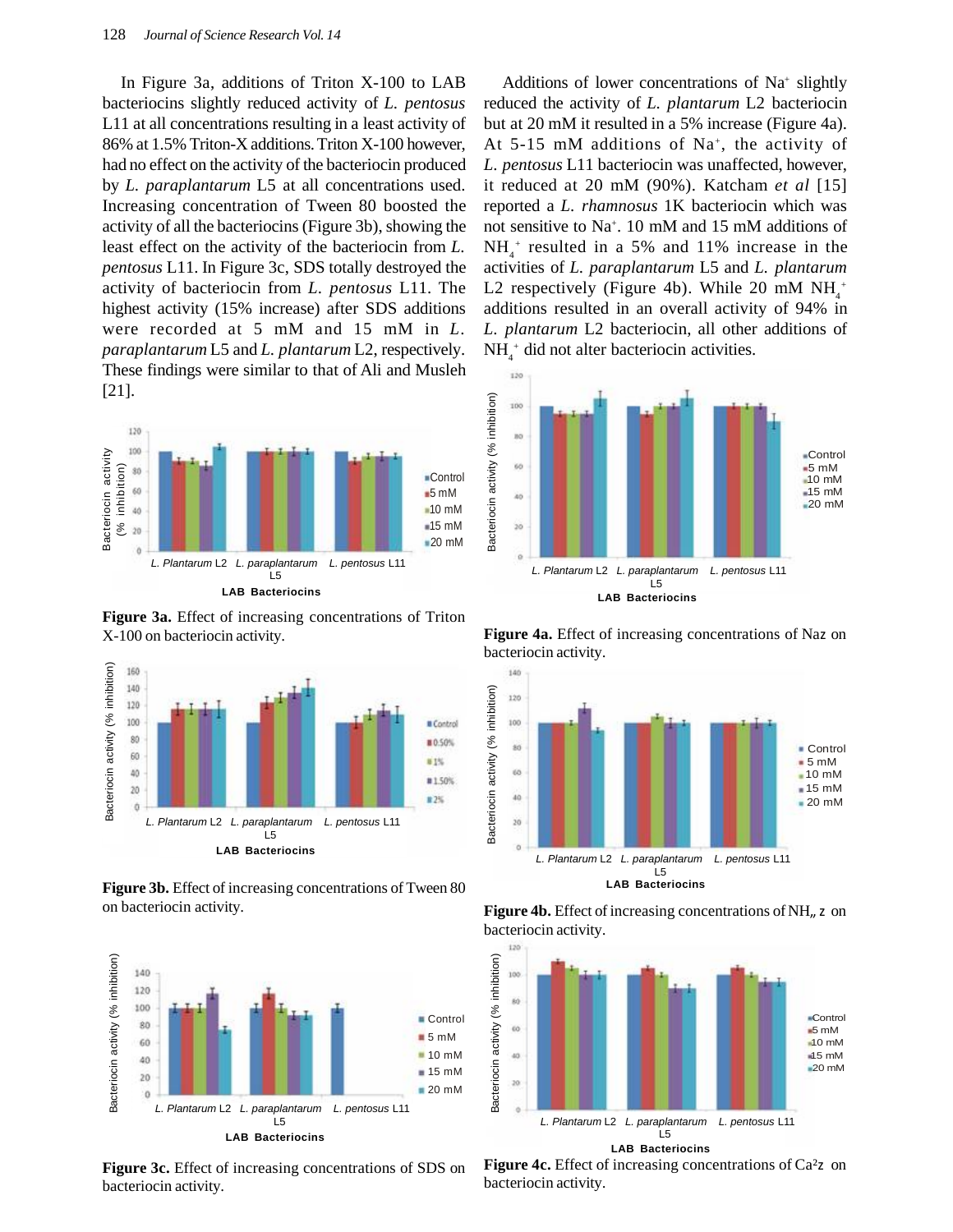

**Figure 4d.** Effect of increasing concentrations of Mg<sup>2</sup>z on bacteriocin activity.

At lower concentrations of  $Ca^{2+}$  the activity of the bacteriocin from *L. plantarum* L2 and *L. pentosus* L11 respectively was boosted, yielding a maximum activity of 110% and 105% at 5 mM (Figure 4c). Although 5 mM concentration of  $Ca^{2+}$  increased the bacteriocin activity of *L. paraplantarum* L5, the activity was unchanged at 10 mM and reduced at 15 and 20 mM concentrations. The activity of *L. pentosus* L11 bacteriocin was increased at 5 mM, unaffected at 10 mM concentration and reduced to 94% at 15 mM and 20 mM concentrations. In Figure 4d, increasing concentration of  $Mg^{2+}$  had no effect on the bacteriocin activity of *L. pentosus* L11 but reduced that of *L. plantarum* L2 to 95%.  $Mg^{2+}$  at 5 mM, 10 mM and 15 mM concentration had no effect on bacteriocin activity of *L. paraplantarum* L5 but at 20 mM bacteriocin activity was reduced to 95%. Shayesteh *et al* [22] also reported a bacteriocin from a *Bacillus* strain which was totally unaffected by the addition of different heavy metals.

Crude papain (a natural proteolytic extract from unripe pawpaw) completely inhibited bacteriocin activity. Papaya latex proteases are known to be composed of four cysteine proteases [23]. These proteolytic enzymes in their crude form were found to totally destroy bacteriocin activity even at  $10^{-3}$  dilution, confirming the LAB bacteriocins to be protein in origin. Kormin *et al* [16] reported complete inactivation of the bacteriocin produced by *L. plantarum* BS2 upon papain additions. Joshi *et al.*[12] also reported a total inactivity of the bacteriocin of a *Lactobacillus* isolate CA44 with papain.

#### **Conclusions**

The activities of the bacteriocins produced by the lactic acid bacteria possessed a wide range of pH tolerance, considerable stability to heat (even at high autoclaving temperatures), surfactants, inhibitors/inducers and metal ions. The characteristics displayed by these bacteriocins make them potential candidates in industrial processes especially food processes involving low pH or extreme temperatures.

#### **References**

- [1] Rajaram, G., Manivasagan, P., Thilagavathi, B. and Saravanakumar, A. 2010. Purification and characterization of a bacteriocin produced by *Lactobacillus lactis* isolated from Marine Environment. *Advance Journal of Food Science and Technology*, *2:* 138-144.
- [2] De Vuyst, L. and Vandamme, E. J. 1994. *Bacteriocins of Lactic Acid Bacteria; Microbiology, Genetics and Applications.* Blackie Academic and Professional, London, ISBN0-75140174-9.
- [3] Ghanbari, M., Rezaei, M., Soltani, M. and Shah-Hosseini, G. 2009. Production of bacteriocin by a novel *Bacillus*sp. Strain RF 140, an intestinal bacterium of Caspian Frisian Roach (*Rutilus frisiikutum*). *Iranian Journal of Veterinary Research*, *10(3):* 267-272.
- [4] Callewaert, R., Holo, H., Devreese, B., Van Beeumen, J., Nes, I. and De Vuyst, L. 1999. Characterization and production of amylovorin L471, a bacteriocin purified from *Lactobacillus amylovorus* DCE 471 by a novel three-step method.*Microbiology*, *145:* 2559-2568.
- [5] Stiles, M. E. 1996. Biopreservation by lactic acid bacteria. *Antonie van Leuwenhoek 70:* 331-345.
- [6] Ogier, J. C., Son, O., Gruss, A., Tailliez, P., and Delacroix-Buchet, A. 2002. Identification of the bacterial microflora in dairy products by temporal temperaturegradient gel electrophoresis. *Applied and Environmental Microbiology 68:* 3691-3701.
- [7] Jack R. W., Tagg. J. R. and Ray. B. 1995. Bacteriocins of Gram-positive bacteria. *Microbiology Reviews 59:* 171-200.
- [8] Schillinger, U., Geisen, R. and Holzapfel, W. H. 1996. Potential of antagonistic microorganisms and bacteriocins for the biological preservation of foods. *Trends in Food Science and Technology 7:* 158-164.
- [9] Lindgren, S. E. and Dobrogosz, W. J. 1990. Antagonistic activities of lactic acid bacteria in food and feed fermentations. *Federation of European Microbiological Society Microbiology Reviews 87:* 149-164.
- [10] *Odeniyi, O. A.* and *Olabode, T. P. 2013.* Production and Optimization Studies of Bacteriocins from Three *Lactobacillus* Strains, *AU Journal of Technology 17(1):* 1-9.
- [11] Gautam, N. and Sharma, N. 2009. Purification and characterisation of bacteriocin produced by strain of *Lactobacillus brevis. Indian Journal of Biochemistry and Biophysics 46:* 337-341.
- [12] Joshi, V. K., Sharma S. and Rana N. S. 2006. Production, Purification, stability and efficacy of bacteriocin from isolates of natural lactic acid fermentation of vegetables. *Food Technology and Biotechnology 44(3):* 435-439.
- [13] Ogunbanwo, S. T., Sanni, A. I. and Onilude A. A. 2003. Characterization of bacteriocin produced by *Lactobacillus plantarum* F1 and *Lactobacillus brevis*